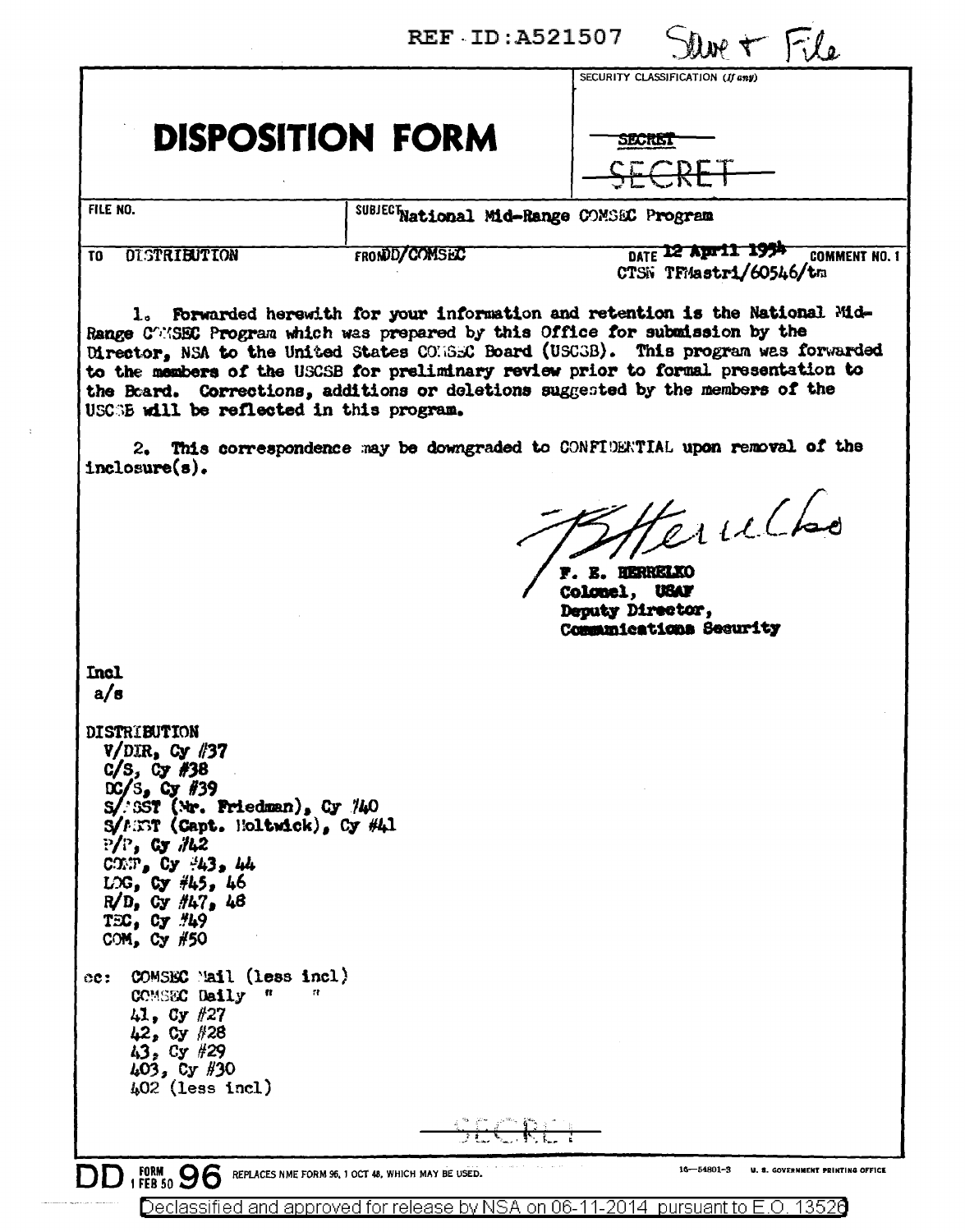.

## **SECRET**

# **NATIONAL MID· RANGE COMSEC PROGRAM**

1954

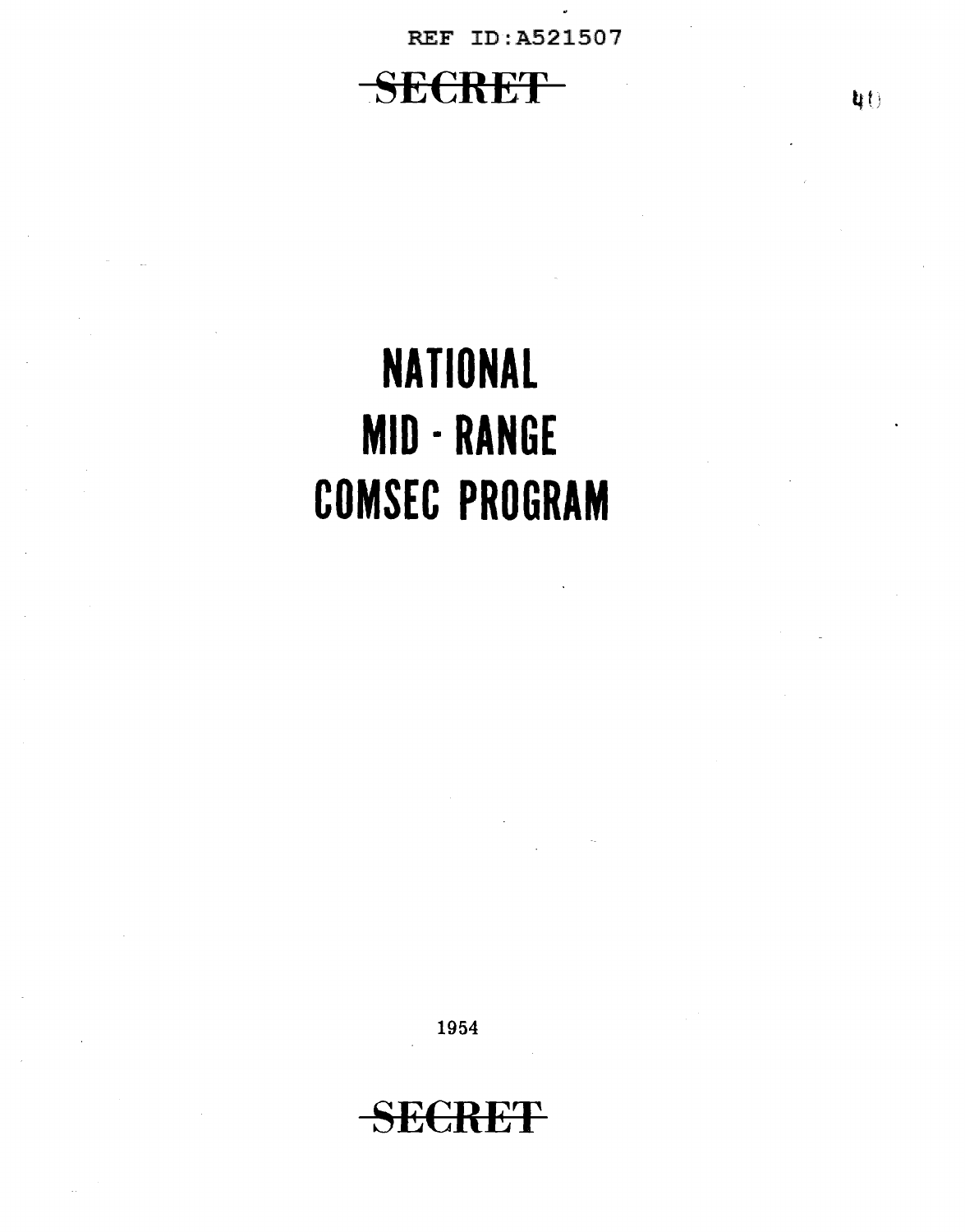REF ID;A521507

SECRET-

NATIONAL MID - RANGE COMSEC PROGRAM

MARCH 1954

NATIONAL SECURITY AGENCY

SECRET-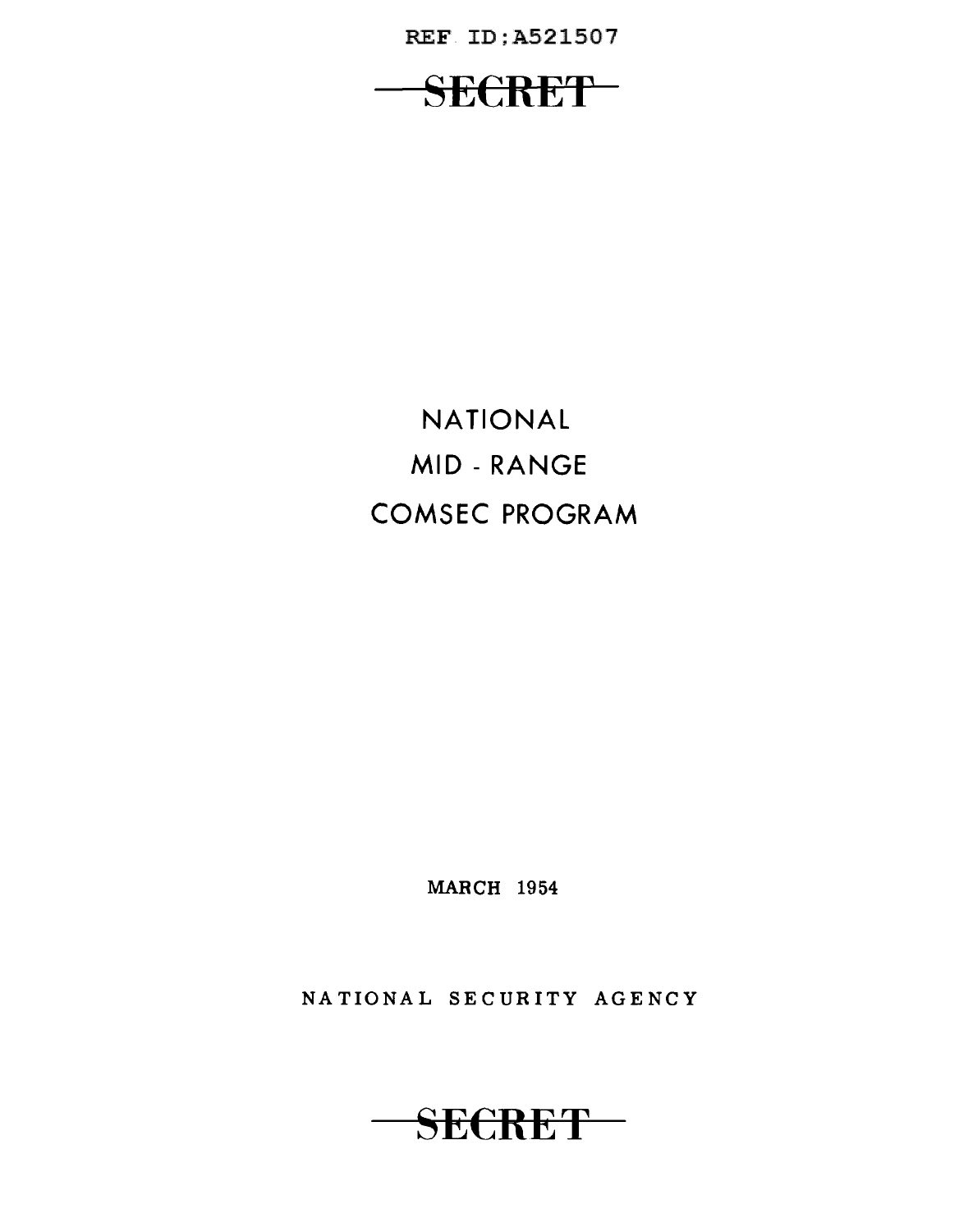## **SECRET**

9 March 1954

MEMORANDUM FOR: THE SECRETARY OF STATE THE SECRETARY OF DEFENSE THE SECRETARY OF THE TREASURY THE DIRECTOR, FEDERAL BUREAU OF INVESTIGATION THE SECRETARY OF THE ARMY THE SECRETARY OF THE NAVY THE SECRETARY OF THE AIR FORCE THE DIRECTOR OF CENTRAL INTELLIGENCE THE ATOMIC ENERGY COMMISSION

SUBJECT: The National Mid-Range COMSEC Program

The Director, National Security Agency, has the responsibility for formulating, for consideration by the Board, integrated programs for the research, development, production, and procurement necessary to meet the requirements of the departments and agencies for crypto-equipments and materials.

In accordance with this responsibility, the program contained herein has been compiled. For practical reasons, this initial statement is the current NSA program and may not reflect all of the special requirements of the civil agencies. Future statements of the program will be more comprehensive.

Comments and suggestions on the program content and presentation will be welcomed.

RALPH J. CANINE Lieutenant General, US Army Director, National Security Agency

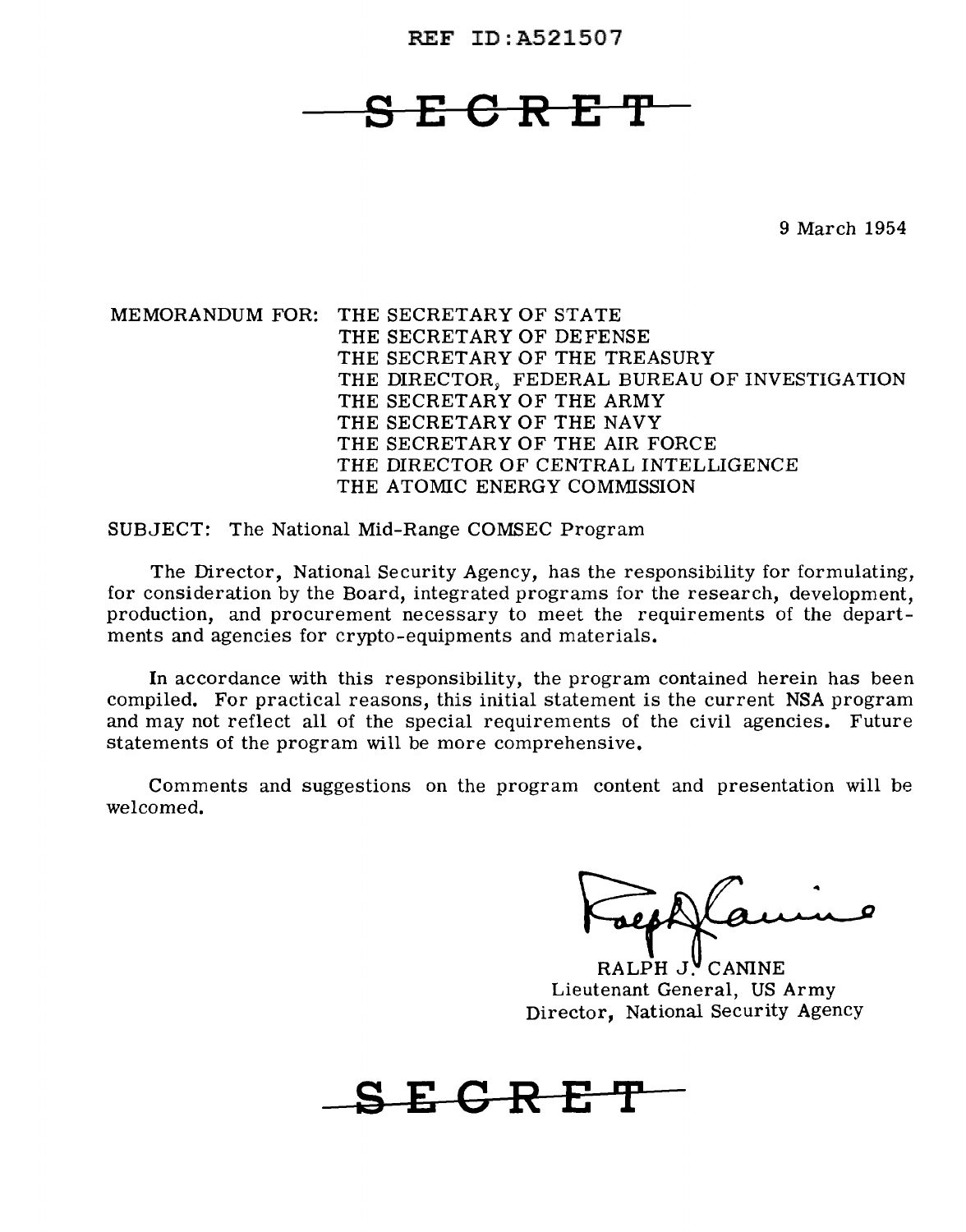## **S E 6 R E 'I'**

#### INTRODUCTION

1. This program, prepared by NSA, shows the principal requirements of the government for communication security materials and the NSA production available to meet them, and outlines the equipments available or under development to fulfill new needs. The program consists of three parts as follows:

I. Current Equipments and Mid- Range Development ( 1954 - 1959)

II. Current Cryptomaterial Production ( 1954 - 1956)

III. Long Range Research ( 1954 - 1964)

2. The portion presented here consists of Parts I and II. Part III is in preparation and will be submitted when completed.

3. The program is based upon an assumption that peacetime conditions will prevail, that the government will continue its present high level of international activity, support of international forces, and assistance to those countries opposed to communism, and that no significant change will be required in operations to absorb the initial impact of war.

4. The objectives of the program are:

a. To assure the production of the cryptomaterial required:

 $(1)$  By all departments and agencies for operating their communication security programs.

**SEORET**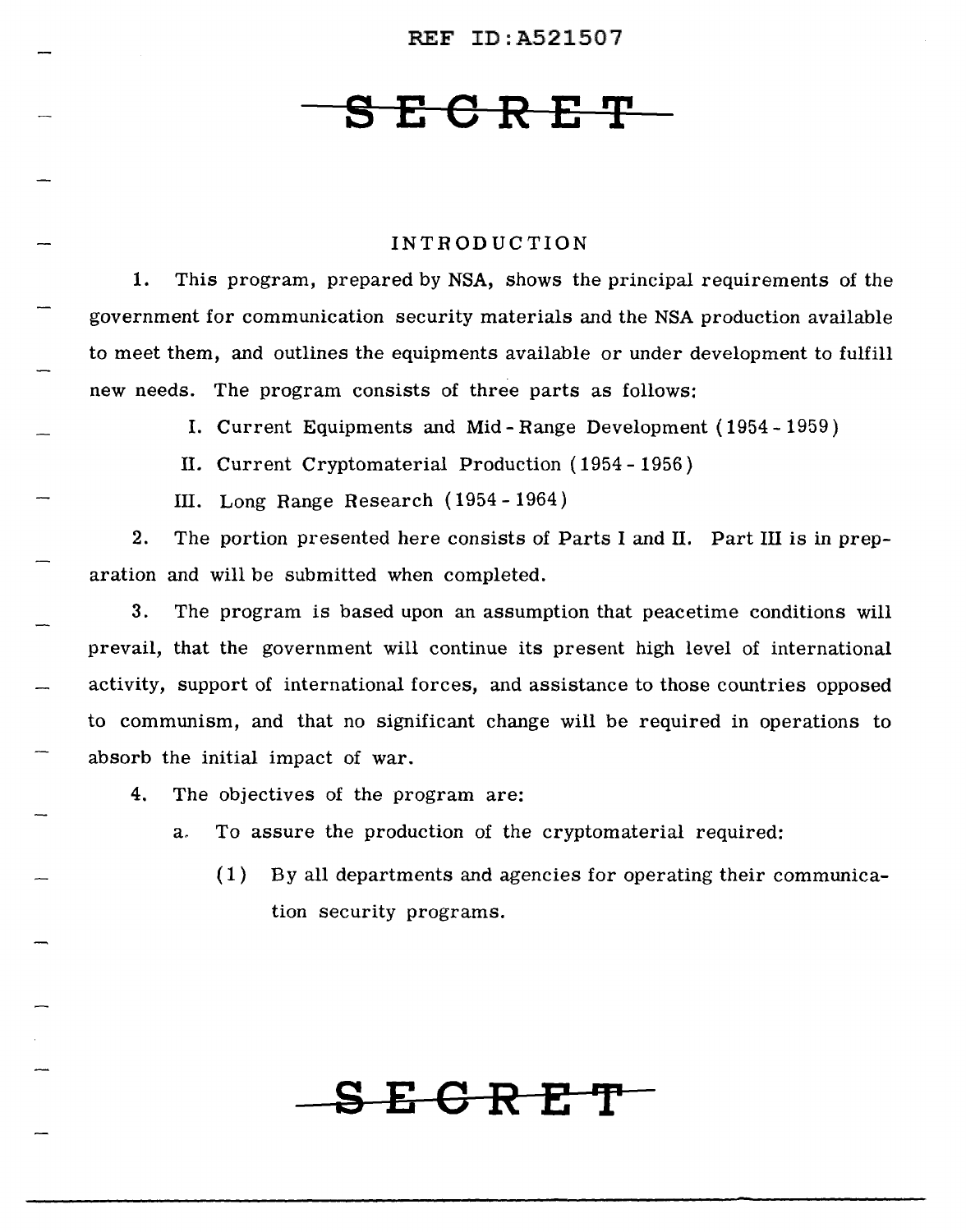## **8 E C R E 'I'**

( 2) To meet the U. S. share of international communication security requirements (NATO, U. K., etc.).

b. To build a reserve of both produced material and production capacity sufficient to meet the impact of full mobilization.

c. To develop or initiate the development of a minimum of one communication security equipment for each of the important methods of communication.

**SECRET**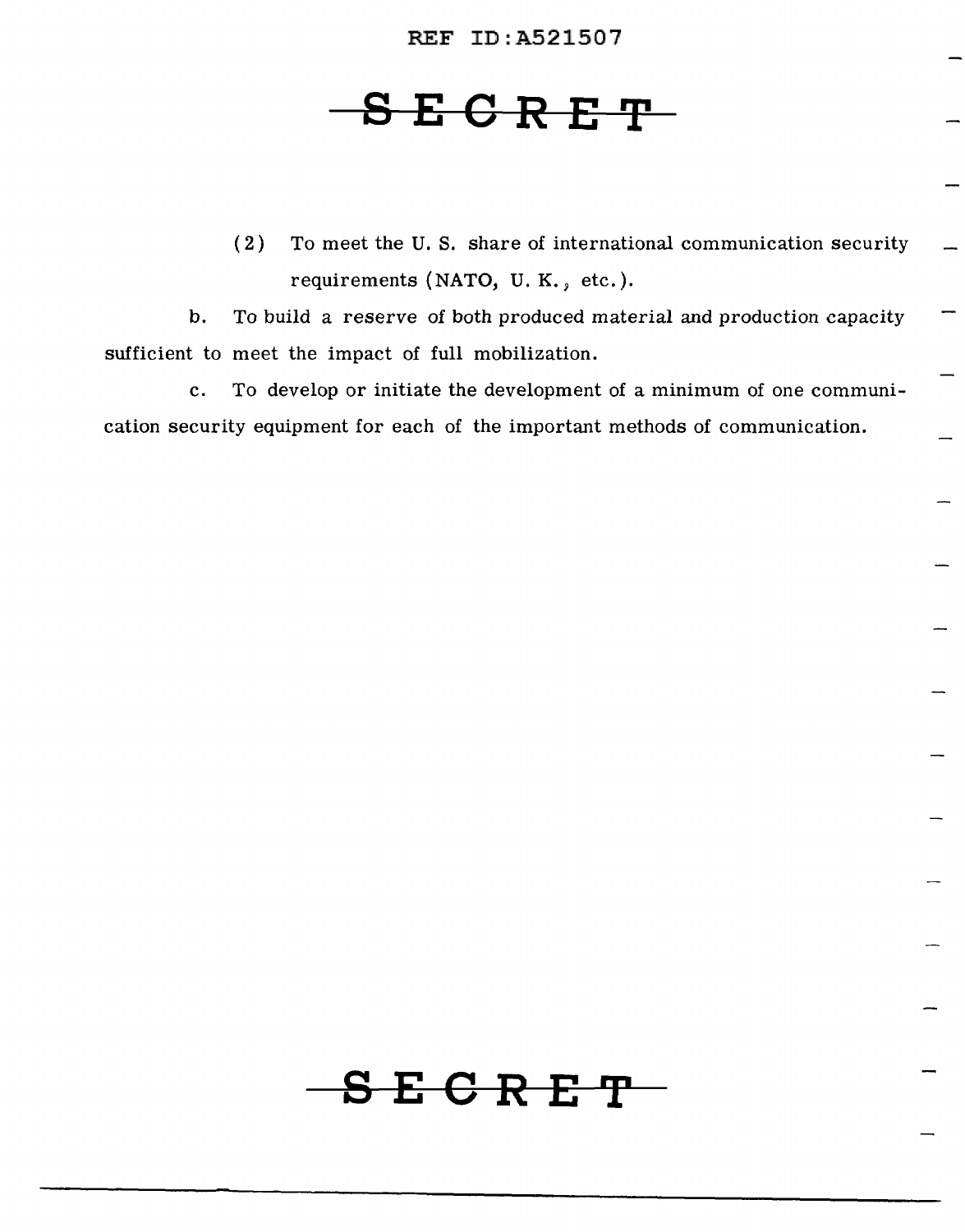## **SESRET**

### PART I - CURRENT EQUIPMENTS AND MID-RANGE DEVELOPMENT

1. Communication security equipments are, of course, basic to NSA's program for providing overall support to the national communication security effort. The types of equipment currently in use and the extent of that usage determine directly the type and volume of keying material which must be produced. Similarly, the types of equipment currently under development determine the trend which that production will take in the future.

2. The current equipment and mid-range development program is shown in the following Chart I. It covers the principal equipments now in use and under development. It has been limited to equipments conceivably of use to both Civil and military Federal agencies. The chart is organized on the basis of the major communication fields in which security is needed and shows the equipment available or under development to fill the need; the principal types of using agencies; the echelons of usage, and its status during the 5-year period.

3. The detail of a typical program, and one of the principal current ones, for getting new equipment into use is shown in Chart II. This shows the planned rates for the production and distribution of new literal electro - mechanical cryptoequipment for all echelons (AFSAM 7 and AFSAM 47B) and the rotors used in them. Similar detailed charts will be added to the program as equipments progress from development to production.

**SEGRE'P**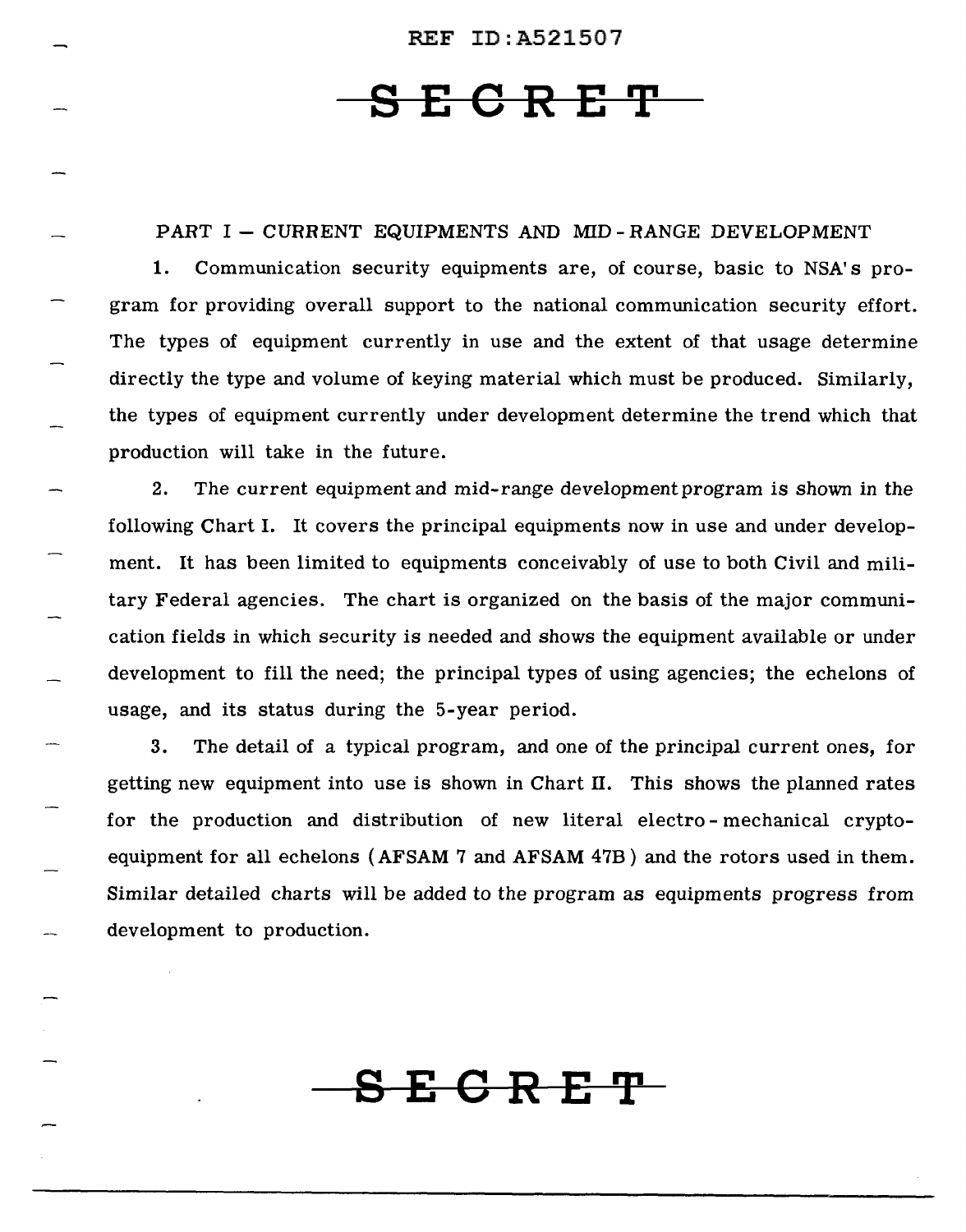### <del>SECRET</del>

### CHART<sub>1</sub>

#### USERS USAGE LEVEL **STATUS**

 $-56$ 

 $\mathbb{Z}^{\mathbb{Z}}$ 

 $\mathbb{Z}$ 

**SSSS** 

 $5\%$ 

 $\sim$  57  $^{\circ}$ 

 $\sim$  58

### $\left\langle V_{\mathcal{R}}\right\rangle =\left\langle V_{\mathcal{R}}\right\rangle _{1}+\left\langle V_{\mathcal{R}}\right\rangle _{2}+\left\langle V_{\mathcal{R}}\right\rangle _{3}+\left\langle V_{\mathcal{R}}\right\rangle _{4}+\left\langle V_{\mathcal{R}}\right\rangle _{5}+\left\langle V_{\mathcal{R}}\right\rangle _{6}+\left\langle V_{\mathcal{R}}\right\rangle _{6}+\left\langle V_{\mathcal{R}}\right\rangle _{6}+\left\langle V_{\mathcal{R}}\right\rangle _{6}+\left\langle V_{\mathcal{R}}\right\rangle _{6}+\left\$

EQUIPMENT

| А. Сеготво-мгсилитско, которакт-провлаток,<br>TAPE PRINTING                                                                                                                                    |                                                                |                                              | 54                        |
|------------------------------------------------------------------------------------------------------------------------------------------------------------------------------------------------|----------------------------------------------------------------|----------------------------------------------|---------------------------|
| <b>L. AFSAM PS B. C</b><br>(FIVE POTER ROTOR MAZE, 97-165)<br>FAIR LONG-TERM SECONTRY                                                                                                          | MIL (INTHA, JOINT,<br>CONSINED, NATO)                          | McG. River                                   |                           |
| 2. CSP 2900<br>(PIVE, OR TEN 26-PT ROTOR MAZE, 97 LES)<br>FAIR TO HIGH LONG-TERM BECORITY BEPENDING<br>ON MODE OF OPERATION.                                                                   | MIL (Intervietni)                                              | <b>Meas Hinn</b>                             |                           |
| s, car 889<br>(гам. ок. тем. 26-ит. ноток млте, 97-185)<br>Елти то нтой коно-тени весонтту окиенотно<br>ON WODE OF OPENATION                                                                   | Front Mic (initial doing Committee)                            | "魏绍",韩国为蒋                                    |                           |
| A. MEC-L<br>(FIVE ON YOU 26-ET ROYOR NAZE, 97 188).<br>FAIR TO HIGH LORG-YEAR SECURITY OFFICING ING<br>ON MODE OF OPERATION.                                                                   | Fratnat.                                                       | 強(の)経路術                                      |                           |
| SU ARSAM 7<br>(tisur 36-er norde marr, 20 ins).<br>Итан кнонт-телы то нами коно-тели эссилатт<br><b>SERENDING ON NODE OF OPERATION</b>                                                         | Ука & Мус (Пятек, Јозит,<br>COMBINED, NATO)                    | Low Menthural*                               | sana sa m                 |
| 6, APSAN 470<br>  (cront 36-er boron maze, 45 (68)<br> - Aren ghanz-renn to high cons-renn gecunity<br>DEPENDING ON MODE OF OPERATION.                                                         | FED & MIL (INTER, JOINT,<br>Come (web, NATO).                  | Loughts, Hinny                               |                           |
| B. MCCHANICAL, TAPE PRINTING                                                                                                                                                                   |                                                                |                                              |                           |
| 7. M-209/CSP 1500<br>(G ROYGNS, HAGELIN TYPE, 9 LBS)<br>FATR SHORT-TERN SCCURTTY                                                                                                               | Fro & Mit (INTRA, Joint)                                       | Lost.                                        |                           |
| $8 -$ AFSAM $36$<br>(12 BOTORD, HADRESM-TYPE, 18 (NS)<br>Глан зновтотски засемету                                                                                                              | FED & MIL (INTRA, NOTHE)                                       | 3,69                                         |                           |
| $9 - MSAM + 7$<br>(KLKVEN 26-01 paramatic noton maze, id Lou)<br>Ніки зновт-тени то ніки хонк-тени зеспятту<br>SEPENDING ON NODE OF OPERATION                                                  | Fro & Mil (Inter, Joint,<br>COMMINIO NATOJ                     | Lou Mep*                                     |                           |
| 10. AFSAM 21<br>(M-209/CSP 1500 noviries for one-rine<br>TAPE, 9 LBS)<br>High Long-Team Security                                                                                               | FED & MIL (INTER, JOYNY)                                       | Low Mc Hitch                                 |                           |
| И. Техничи (З2-снаваетки), он/оги-тине                                                                                                                                                         |                                                                |                                              |                           |
| A. Hon-Synchronous For Herwork operation                                                                                                                                                       |                                                                |                                              |                           |
| 14. 高級機 受守<br>(FIVE 20-PT ROTOR WARE, 74 (86)<br>FAIR LONG-TERM SECURITY<br>(ASAM-2-1 is connently being movinica for<br>PROVIDE RIGH LONG-TERM SECONITY)                                      | Fra & Mit (Inter, Joint,<br>COMBINES HATO).                    | McD. HIGH                                    |                           |
| 12. AFSAN NA (MODIFIED SIGNIN)<br>(CIGNI 26-PT ROTOR MARE, STLF-CONTAINED.<br>RETHOARD AND TAPE PRINTER, 252 1883<br>HIGH CONG-TERM SECURITY                                                   | MIL (INTRA)                                                    | Messalistan                                  |                           |
| 13. AFSAM 9<br>- (NINE 36-PY ROTOR MAZE ON ONE-TIME YAPE)<br>- UNIT, 46 LBS)<br>HIGH SHORT-TERM ON LONG-TERM SECORTY<br>DEPENDING ON MODE OF OPENATION                                         | Fra & Mir (Infan, Juint,<br>COMMINIS, NATO)                    | 无效航空阴电放荡阴波放线网                                | omments.<br>a ang pangang |
| 14. AFSAN AØ<br>(станей 36-ет нотой нахо, петг-сонтатися<br>кстволно лио расс гатител, 250 год.<br>Изон сово-тены всемитет.                                                                    | 书电机 医小棘皮的 复复独全麻木合适合手续装置                                        | Mas Hase                                     |                           |
| B. SYNCHRONOUS, FOR POINT-TO-POINT OPENATION.                                                                                                                                                  |                                                                |                                              |                           |
| 15. AFSAZ 7315<br>(пінокі снанист, тарк знент пису, прек<br>AFSAM 9 with hotes mare on tape unit, 210<br>注释念事<br>HIGH LONG-YEAM STOURITY                                                       | (F.K.D.) 图 [ M.H.E. - 【 S.G.T.H.A. _ JAD FB Y _ C.G.WA FARED 】 | M. S. HER                                    |                           |
| 16, AFSAM 26<br>(CLECTRONIC CRYPTO-UNIT, SINGLE CHANNEL,<br>ACCEPTS INPUT FROM REMOTE TELEPRINTER,<br>250 1027<br>HIGH LONG-TERM SECONDITY                                                     | FED & MIL (INTER, JOINT)                                       | <b>NHSK</b>                                  |                           |
| 17. AFSAM 22<br>(ссествовів свукта-авіт, насті-силянсь.<br>Гав нас міти АН/ГСС-5, 500 свят<br>NIGH LONG-TERM SCCURATY                                                                          | Fro. & Mil (Juing, Joint, Compiner)                            | 特拉林                                          |                           |
| 18. AFSAX 500<br><b>ICLECTRONIC CRYPTO-UNIT, MULTI-CHANNEL</b><br>FOR USE WITH AN/FOC-5 AND SINGLE SIDE-<br>BANG COUTPHENT, 2500 LBS)<br>Ніан існа-теян зеспитту                               | Fro & Mil (1818)                                               | Medighism                                    |                           |
| U. SYNCHRONOUS, FOR FOX BROADCAST OPERATIONS                                                                                                                                                   |                                                                |                                              |                           |
| 19. AFSAM 37<br>ITLECINOMIC CRYPTO-UNIT, RECEIVE TERNINALS<br>PROVIDED WATH SEMI-AUTOMATIC MEANS FOR<br>INDUPERDENTLY SYNCHROMIZING WITH INAME-<br>WITTER, 250 thu)<br>HIGH LONG-TERM SECONSTY | Fro & Mit (lains, Joint, Commissed)                            | $\pm 0.94$ , $M \lesssim 0$ , $M \lesssim 0$ |                           |
| III. SPEEK                                                                                                                                                                                     |                                                                |                                              |                           |
| A. NARROW BARO, FIXED PLANT                                                                                                                                                                    |                                                                |                                              |                           |
| 20. AFSAY 809<br>(БІМОЕС: СНАММЕС, РОБИ-ТО-ТАСИ БУБТСИ<br>FOR USE OVER COMMERCIAL MIRELINES.<br>799 tas)<br>Итан сомо-тены всемнуту                                                            | Fro & Mr. (Turna, Josef)                                       | Mes Aisan                                    |                           |

| . S. WIGK BANG, FIXED PLANY                                                                                                                                                                                      |                                    |                   |       |                                                                              |                       |  |
|------------------------------------------------------------------------------------------------------------------------------------------------------------------------------------------------------------------|------------------------------------|-------------------|-------|------------------------------------------------------------------------------|-----------------------|--|
| 21. AFSAY 801<br>ISINGLE CHANNEL, PUSH-YO-TALK SYSTEM<br>ran auc sven snäns vincilmen, nn<br>SPICIAL RASIO CIRCUITS, 300 LBS)<br>Нари томо-тени всемнату.                                                        | FED & MIL (INTRALJOINT)            | Men.Mine          |       |                                                                              |                       |  |
| 22. AFSAY 687<br>(NULTI-CHANNEL, FULL DUPLEX STOTEM FOR<br>OSE OVER WICHOUNTE NASIO LINKS, 1755 LES)<br>HIGH LONG-TERM SECURITY.                                                                                 | FEW & MIS (INTERLAGINT)            | <b>First</b>      |       |                                                                              |                       |  |
| C. NARROW BAND, MOBILE                                                                                                                                                                                           |                                    |                   |       |                                                                              |                       |  |
| 23. AFSAY BIK<br>(SINGLE CHANNEL, FULL DUPLES SYSTEM FOR<br>USE OVER LAND LINES ON HE MADIS,<br>HIGH LONG-TERM SECURITY                                                                                          | FEN & MIL (INTEL_JOSET)            | Mc Hins           |       |                                                                              |                       |  |
| D. Wroc hamp, monter                                                                                                                                                                                             |                                    |                   |       |                                                                              |                       |  |
| 24. AFSAY BOA(X-2)<br>(SINGLE CHANNEL, PUSH-TO-TALK SYSTEM FOR<br>VEHICULAR USE OVER YACTICAL VHF RADIO,<br>I) (68)<br>Hick snokr-traw security                                                                  | Fre & Mil (Inter Joint Compined)   | Low Mco           |       |                                                                              |                       |  |
| 25. AESAY BOB<br>ISINGLE CHANNEL, PUSH-TO-TALE STSTEN FOR<br>AIRBORNE WOR GVER WW AND HADID, 52 185)<br>HIGH SHORT-TERM SECONDITY                                                                                | FED & MIL (INTRA, JOINT COMBINED)  | $\sim 60$         |       |                                                                              |                       |  |
| IV. FACSINIER                                                                                                                                                                                                    |                                    |                   |       |                                                                              |                       |  |
| A. FIXED PLANT, POINT-TO-POINT OPTRATION                                                                                                                                                                         |                                    |                   |       |                                                                              |                       |  |
| 26. AFSAX 500/AFSAJ 700<br>(SINGLE CHANNEL SYSTEM FOR USE OVER LONG.<br>WINE LINES AND HE NADIO, 2500 LUS).<br>HIGH LOMG-TERM SECURITY                                                                           | Fro. & US Mit. (Turna)             | Men Mink          |       |                                                                              |                       |  |
| 27. AFSAX 595<br>ISINGLE CHANNEL SYSTEM FOR USE OVER SHORT<br>WIRE LINES AND WHE RADIO, AND WITH<br>ANCILLANT COULPHENT OVER LONG WIRE LINES<br>AND ME RADIO, 475 AND)<br>HIGH LONG-TESM SECURITY                | Fro & Mil (Inter, Joint, Consinto) | Mrun              |       |                                                                              |                       |  |
| B. FIXED PLANT, FOX BROADCAUT GPERATION                                                                                                                                                                          |                                    |                   |       |                                                                              |                       |  |
| B. ASAX SP<br>IFOR USE OVER LONG WINE LINES AND HE<br>RADIO, 300 LBS)<br><b>HIGH LONG-TERN SECURITY</b>                                                                                                          | FED & MIL (INTRA, JOINT CONSTRUED) | Low, Mrs. Hissi   |       |                                                                              |                       |  |
| V. AIRCHAFT TOTHT IT ICATION                                                                                                                                                                                     |                                    |                   |       |                                                                              |                       |  |
| 29. ВЕСЦАМЕНЕНТЕ МОТ ТЕТ ГАКИ. РИЕГИАНИЗ<br>MODEL DEVELOPMENT QUOCRUAT ON A HIGH<br>SECURITY, COMPLETELY AUTOMATIC STSTEM<br>FOR USE WITH MARK X IFF. BARIC BESEARCH<br>CONTINUING ON NORE SOPHISTICATED SYSTEM. | MIL (INTRE, JOINT, COMBINED)       | 3.699             |       |                                                                              |                       |  |
| VI. GUIDEN WEAPONS CONTROL                                                                                                                                                                                       |                                    |                   |       |                                                                              |                       |  |
| SO HEQUIREMENTS NOT TET SPECIFIED. IF<br>SECURATY IS NEEDED, WILL BE PROVIDED AS<br>INTEGRATED PART OF COMMUNICATION CONTROL<br>COUTPHENT.                                                                       | 持計                                 | <b>L'ong</b>      |       |                                                                              |                       |  |
| * Unker Level Depenss on Mone of OpenAlion,                                                                                                                                                                      |                                    |                   |       |                                                                              |                       |  |
| RESEARCH                                                                                                                                                                                                         | <b>THATLORNENT</b>                 | <i>BODUCT TON</i> | Isace | we we are as as for Report of Consider<br><b>Concert Community Community</b> | $\cdots$ constraints: |  |

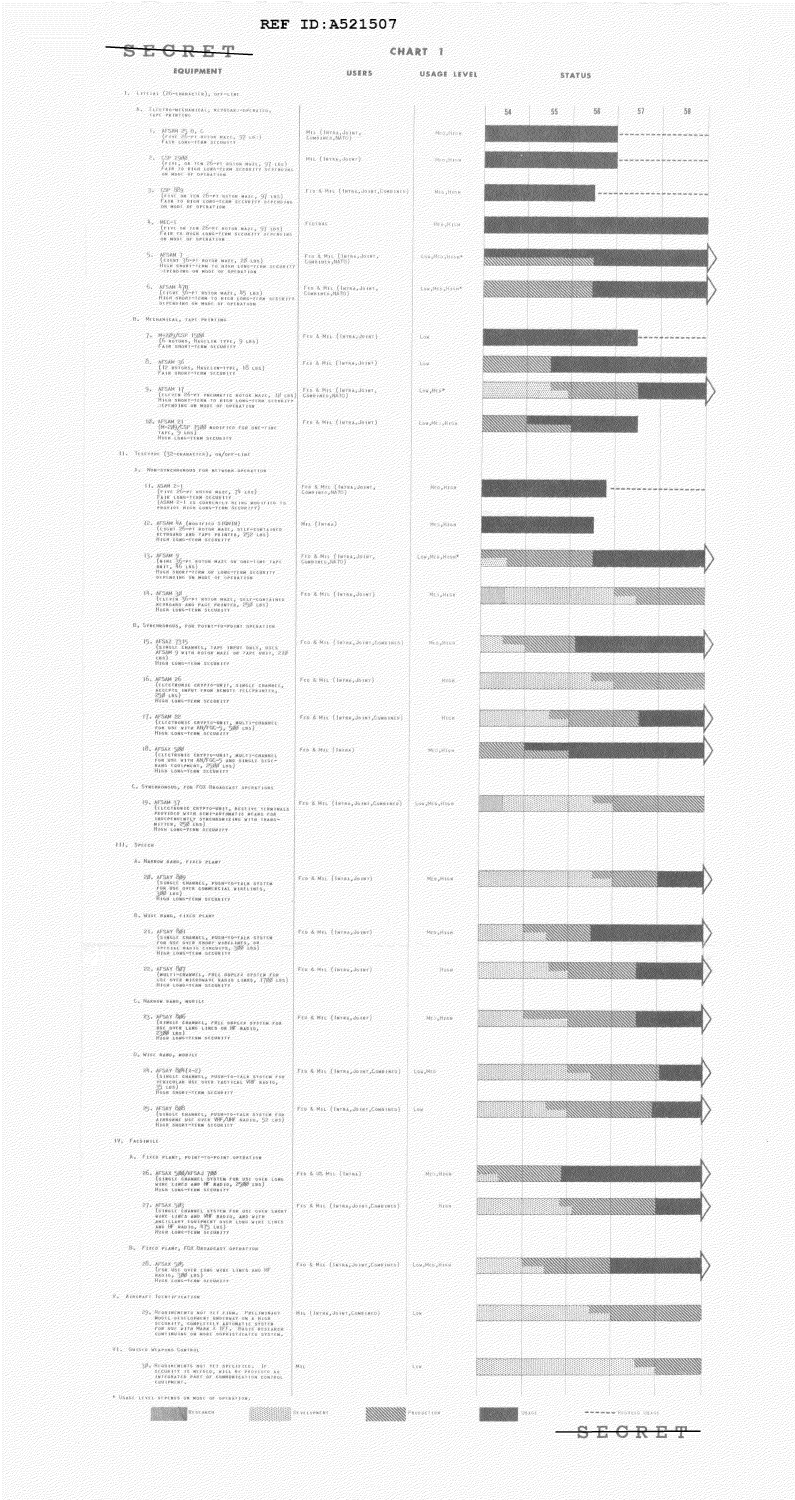

 $\prod_{i=1}^n$ 

0

Ħ

П  $\mathbf{L}$ 

 $\Box$ 

IJ

ڵ

 $\exists$ 

 $\overline{\mathbb{Z}}$ 

r**iden**a **TAL**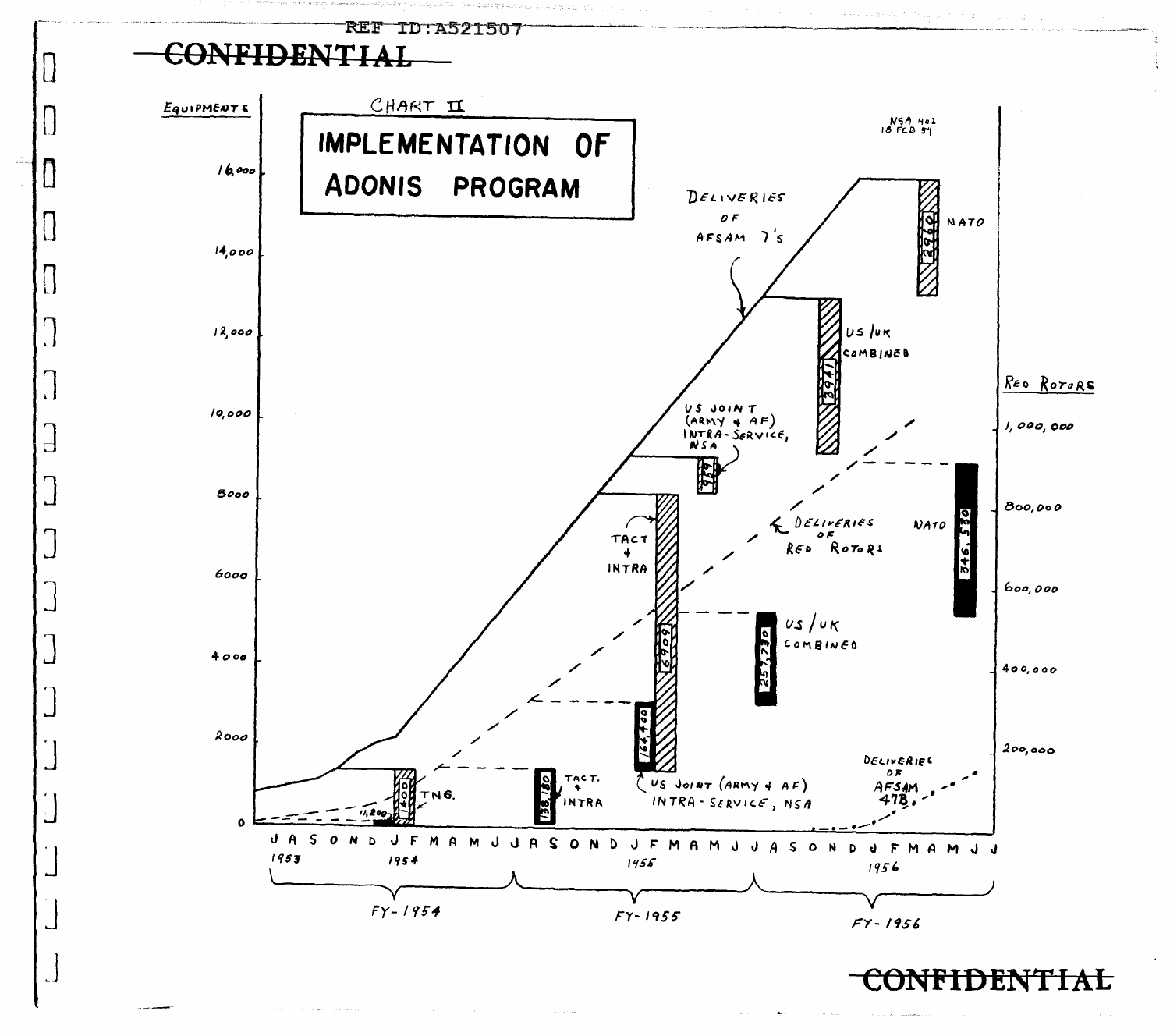**SECRET** 

### PART II - CURRENT CRYPTOMATERIAL PRODUCTION

1. PRODUCTION - The production of cryptomaterial to support the government's communication security activities constitutes a major segment of this program. The types of cryptomaterial which constitute the bulk of the production activity are one-time tapes (Chart III), one-time pads (Chart IV), rotors (Chart V), key lists (Chart VI), codes (Chart VII), and instructional documents (Chart VIII). The total requirements of the government for the principal types of material and the NSA production planned to meet them are shown in the following charts.

2. Summarized, the situation is:

a. All operating requirements are met from production capacity currently existing in the various government agencies ( NSA, State, FBI, CIA, and AEC).

b. Mobilization reserve requirements are being produced by NSA and will be maintained during the 5-year period to meet varying requirements. Increases in production capacity are planned mainly by improvements in methods and production equipment.

3. These charts cover only the NSA production capacity. However, a detailed survey of production capacity and techniques of other agencies which are producing cryptomaterial will be made in the near future and a system for effectively utilizing any capacity which is in excess of an agency's internal requirements will be established.

**SEGRE'P**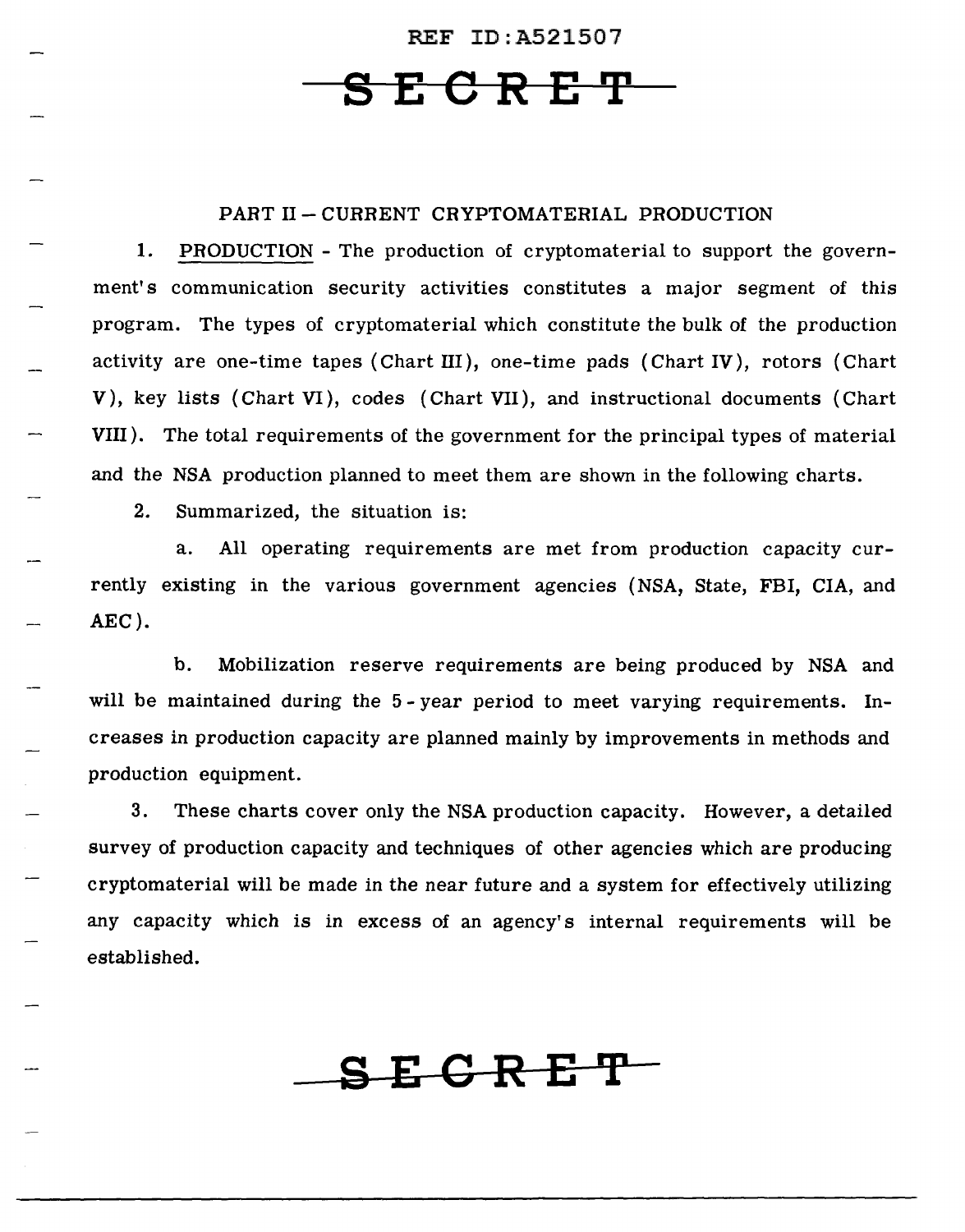

ESTIMATED TOTAL REQUIREMENTS AND PLANNED NSA PRODUCTION OF ONE-TIME TAPES  $(3<sup>n</sup>)$ 

CHART III *A* 



Note: The operating requirement includes 25,000 rolls per year needed by the State Department. Since the State Department produces their own tape, the planned production line does not reflect this production. 15 Feb 54 NSA-402

**SEGRET**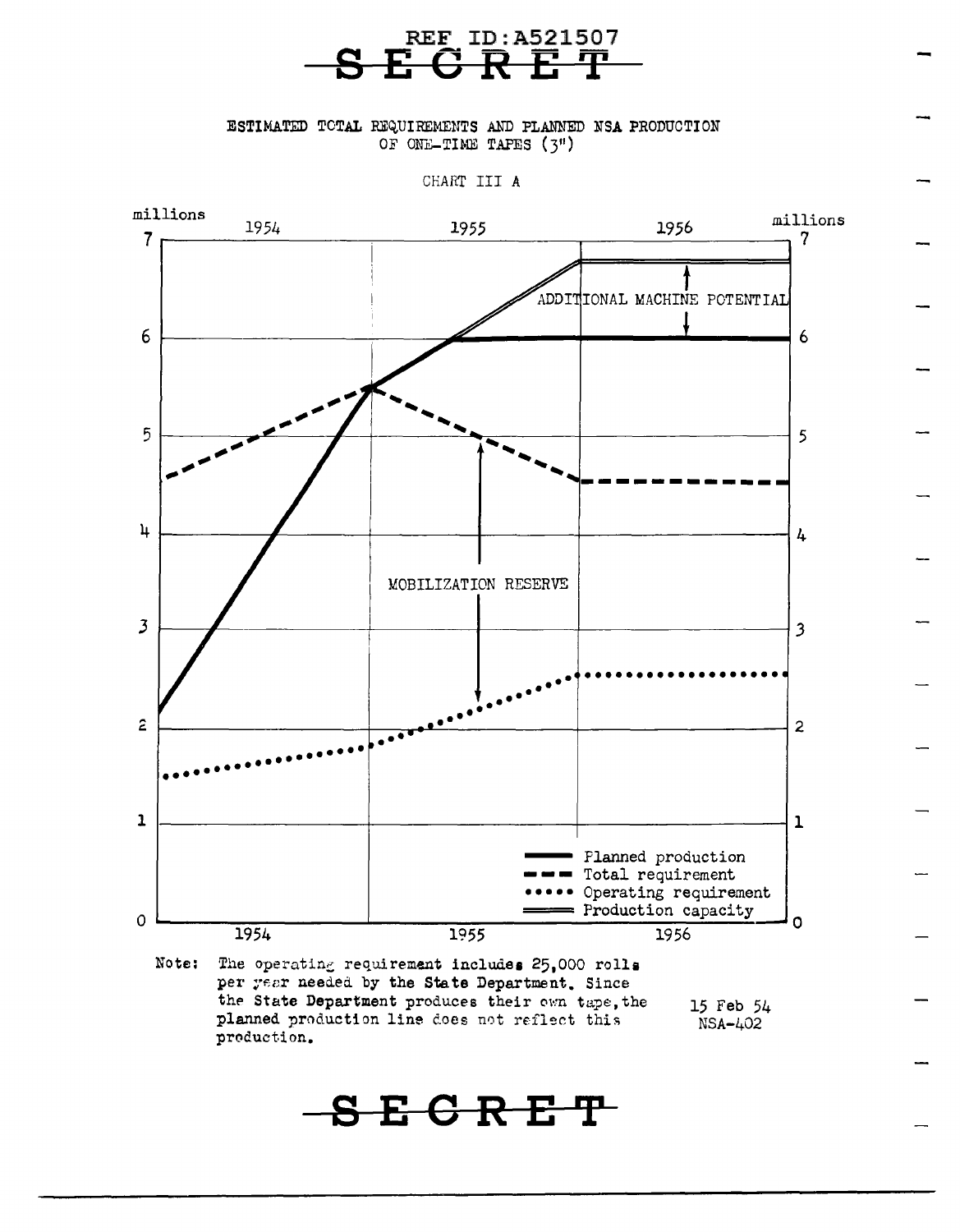

PERCENTAGE DISTRIBUTION OF 1954 NSA PRODUCTION OF ONE-TIME TAPES (311 )

 $\overline{\phantom{0}}$ 

 $\overline{\phantom{0}}$ 



15 Feb 54 NSA-402

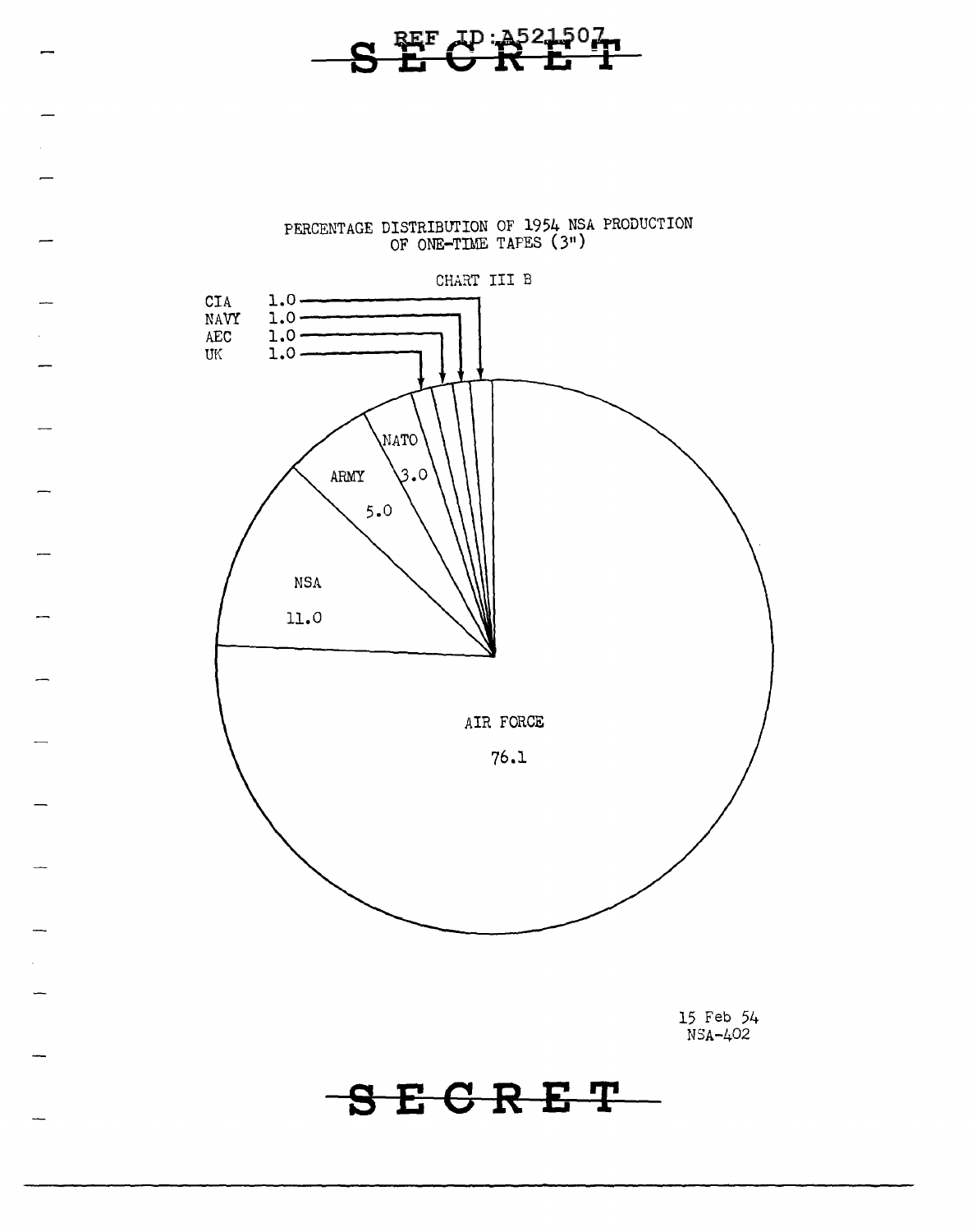ESTIMATED TOTAL REQUIREMENTS AND FLANNED NSA PRODUCTION OF ONE-TIME PADS (ALL TYPES)

**SECRET** 



NOTES:

1. The downward trend in one-time pad requirements is due to completion of the mobilization reserve.

2. The yearly onerating requirement includes 2400 pads for State Department and 100 pads for FBI. Since each produces this quantity for itself, the planned production line does not reflect this production.

15 Feb 54<br>NSA-402

SECRET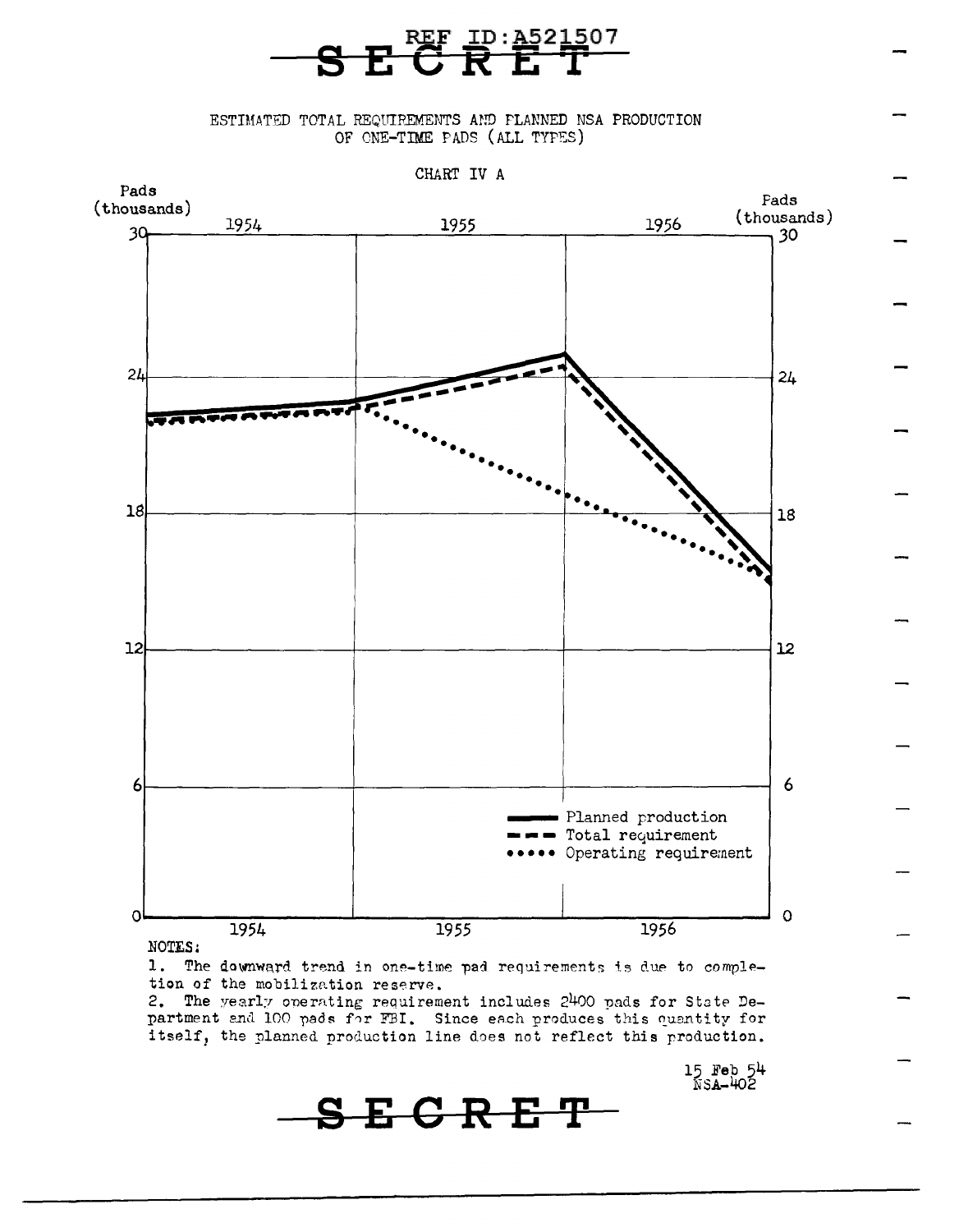

PERCENTAGE DISTRIBUTION OF 1954 NSA PRODUCTION OF ONE-TIME FADS (ALL TYPES)





**SEORET** 

**15 Feb 54**  NSA-402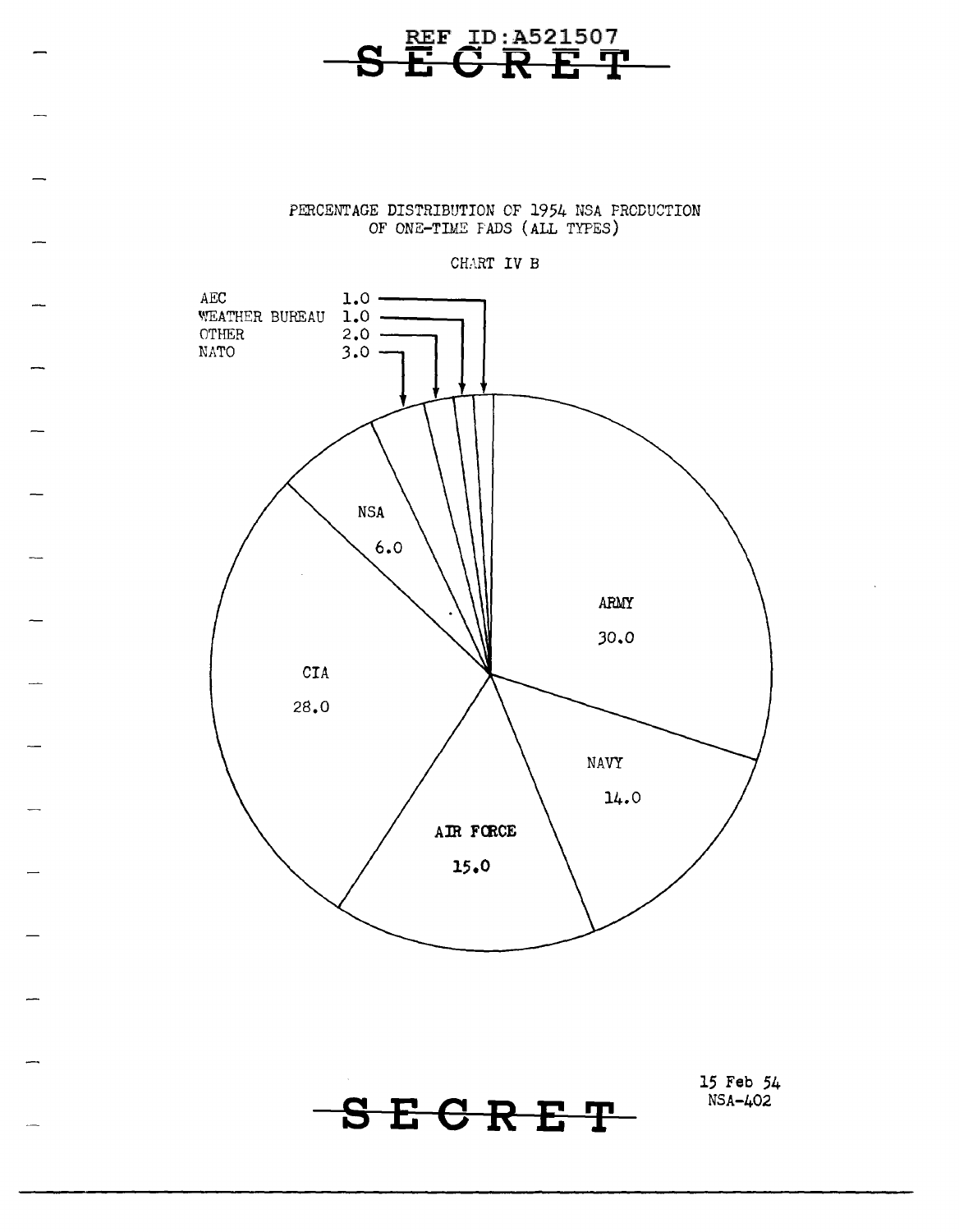

ESTIMATED TOTAL REQUIREMENTS AND PLANNED NSA PRODUCTION OF ROTORS (ALL TYPES)



CHART V A

15 Feb 54 NSA-402

**SECRET**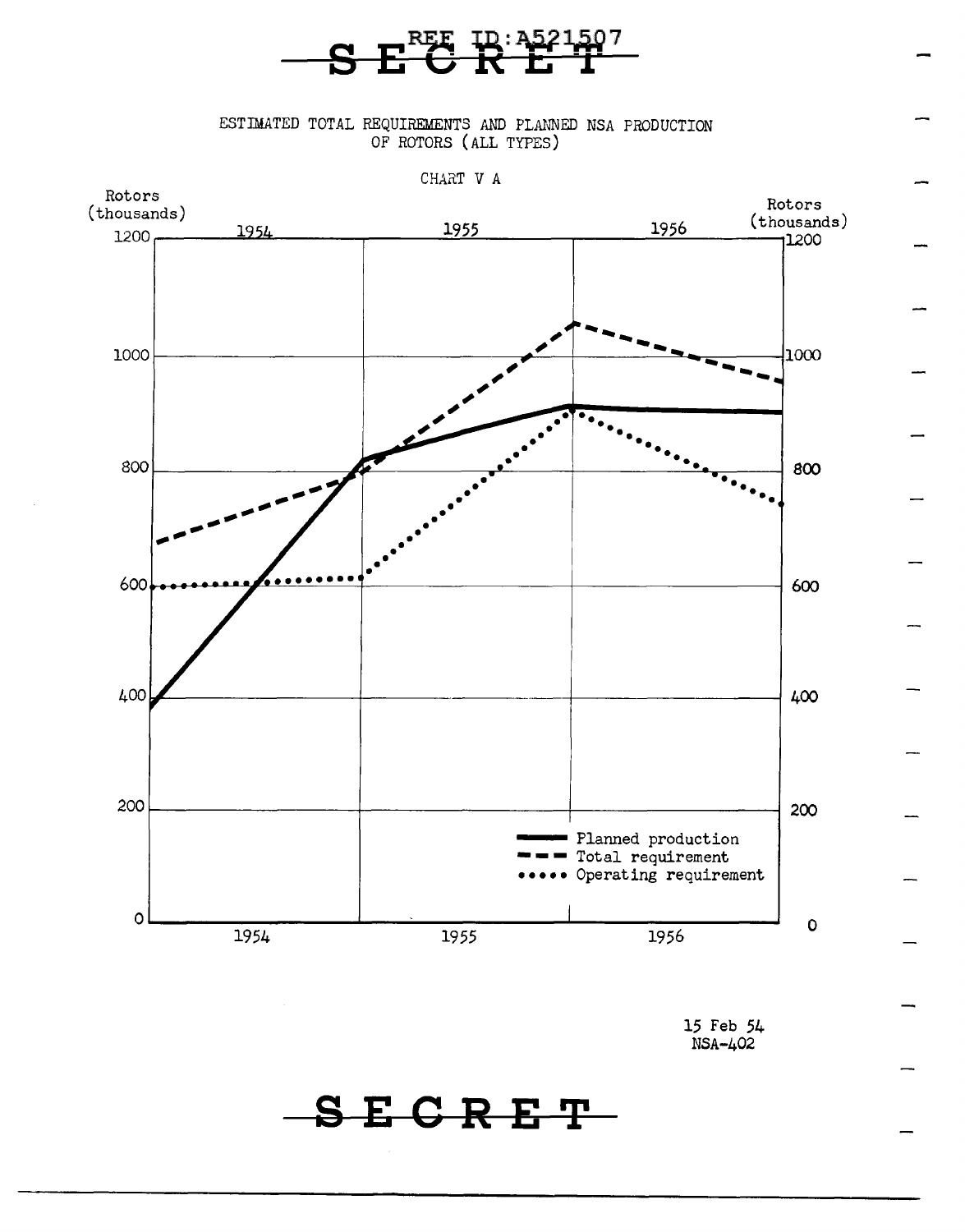

I

I

I

I

I

I

I

I

I

I

I

I

I

I

I

I

I

 $\omega_{\rm{max}}$  and  $\omega_{\rm{max}}$  are  $\omega_{\rm{max}}$ 

 $\sim$   $\sim$   $\sim$   $\sim$ 





15 Feb 54 NSA-402

 $\mathcal{A}^{\mathcal{A}}$  and  $\mathcal{A}^{\mathcal{A}}$  and  $\mathcal{A}^{\mathcal{A}}$ 

**SECRE'r** 

 $\bar{z}$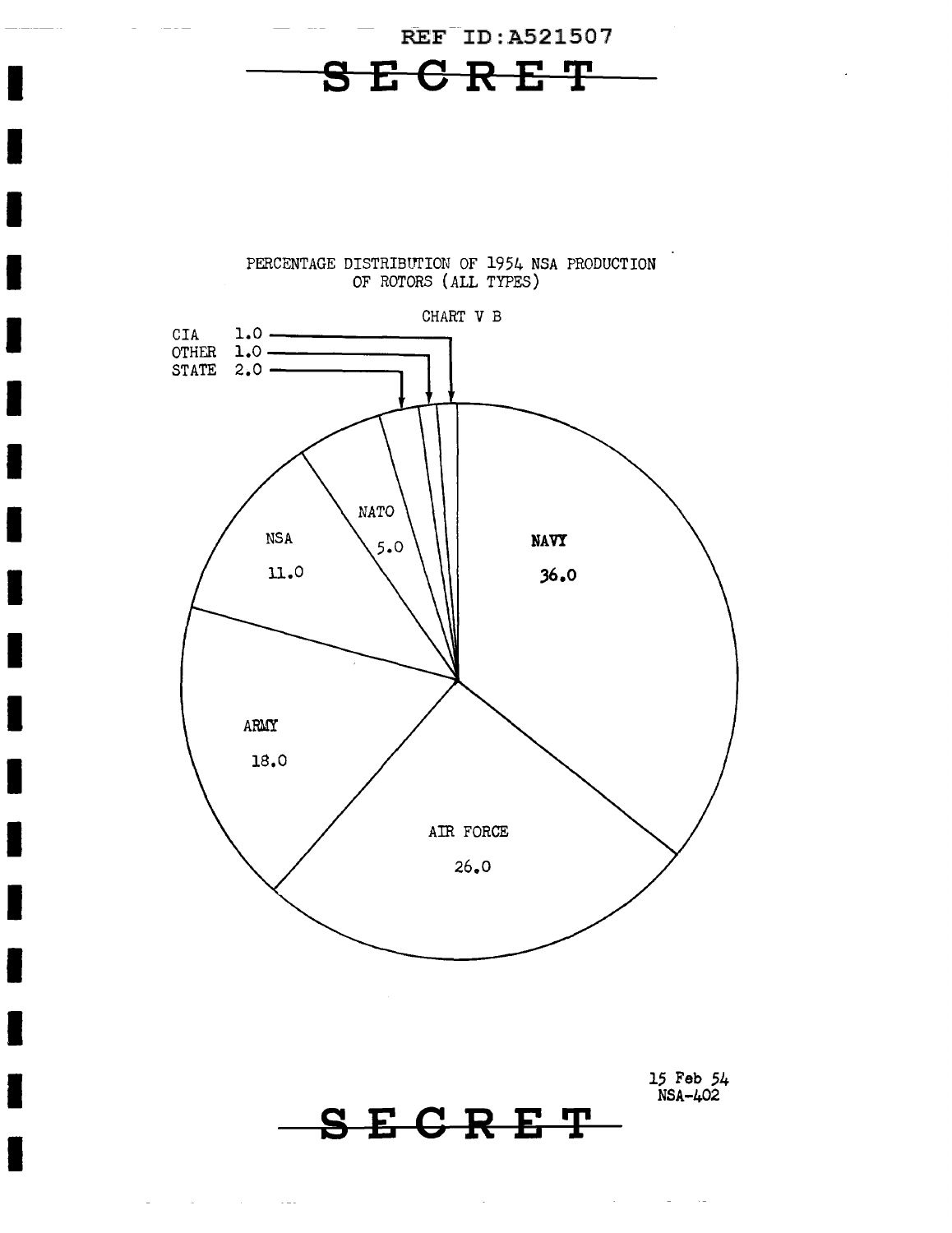## **SECRET**

REF ID: A521507  $-$ 

I

I

I

I

I

I

I

I

I

I

I

I

I

I

I

I

I

ESTIMATED TOTAL REQUIRLIAENTS AND FLANNED NSA PRODUCTION OF KEY LISTS (Expressed in Terms of 3 Page Documents)

CHART VI *A* 



The yearly operating requirement includes 13,500 decuments for State Department and a very minor amount for FBI. Since these are produced by these agencies, the planned production line does not include it. 10 Feb 54 US.A.-4o2

**SECRET**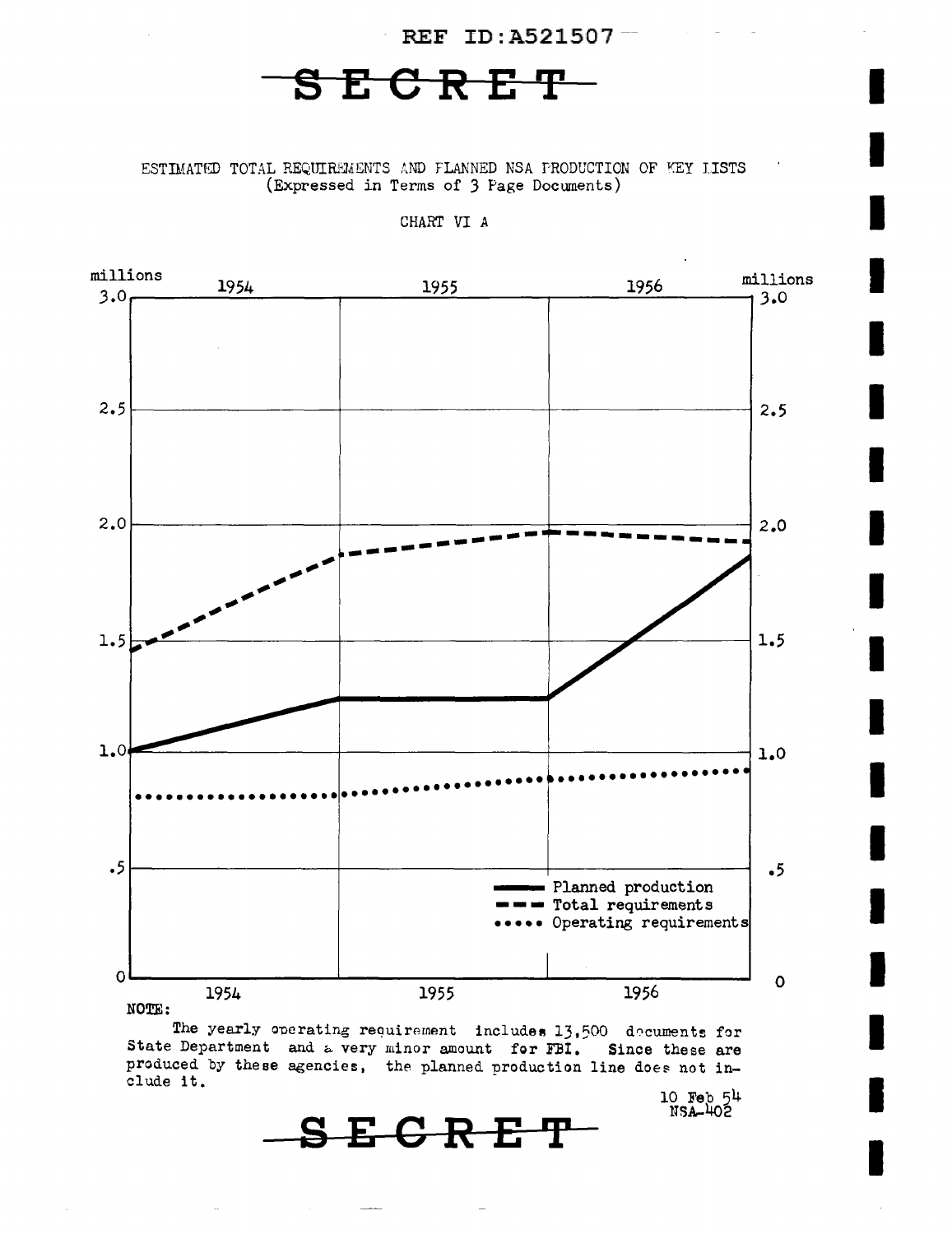## **SECRET**

REF ID:A521507

I

I

I

I

I

I

I

I

I

I

I

I

I

I

I

I

I

I

 $\bar{\tau}_\mathrm{e}$ 

PERCENTAGE DISTRIBUTION OF 1954 NSA FRODUCTION OF KEY LISTS

CHART VI B



 $\alpha \neq 0$ 

 $\sim$   $\sim$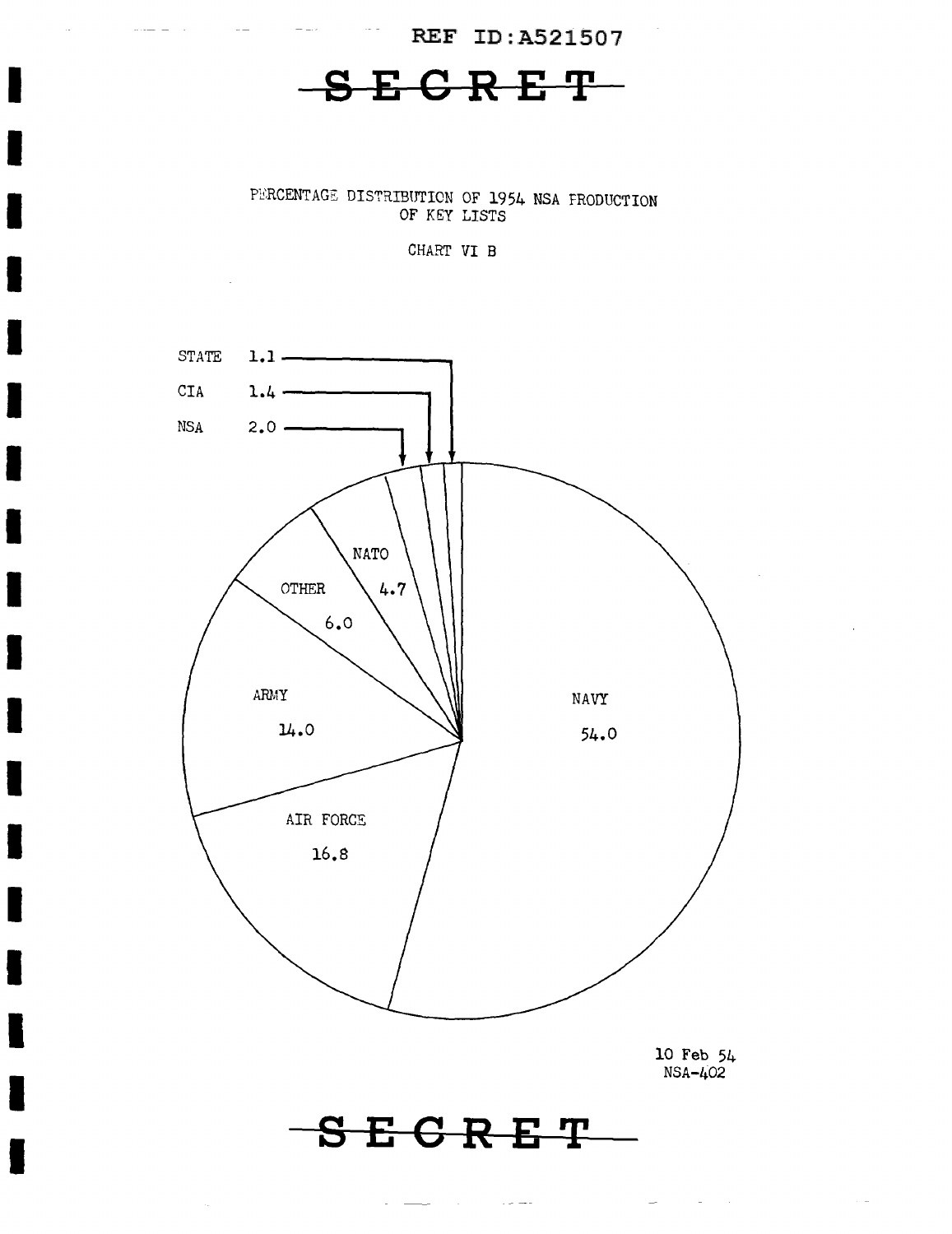### $S E G R E T -$

ESTIMATED TOTAL REQUIREMENTS AND PLANNED NSA PRODUCTION OF CODES (Expressed in Terms of 16 Page Documents)

CHART VII A

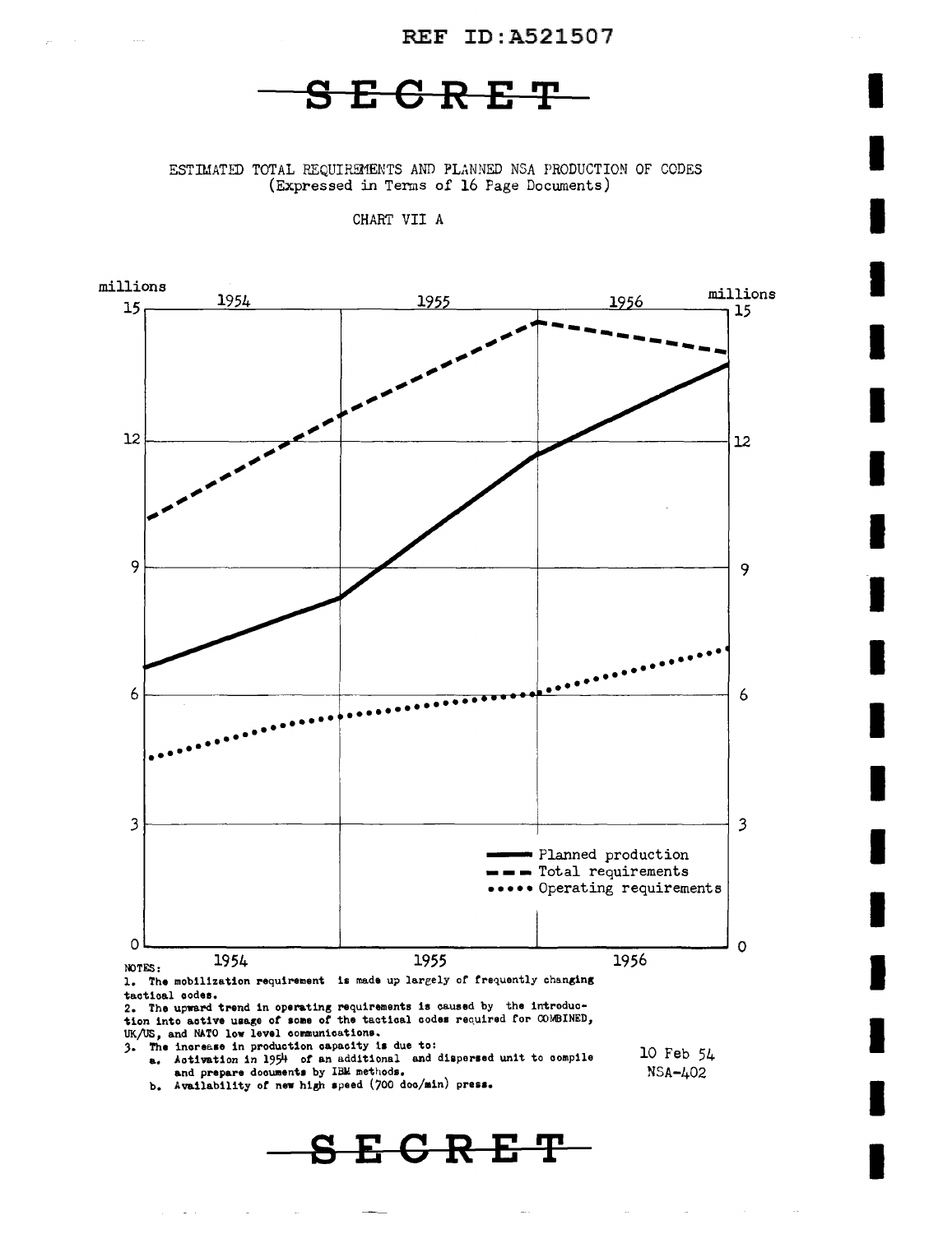

I

I

I

I

I

I

I

I

I

I

I

I

I

I

I

I

I

I

 $\sim$  $\sim$ 

10 Feb 54 NSA-402

 $\sim$ 

**S E G R E 'I'** 

والمستور والمستعار والمتوارد والمتوارد والمتوارد والمتوارد والمتوارد والمتوارد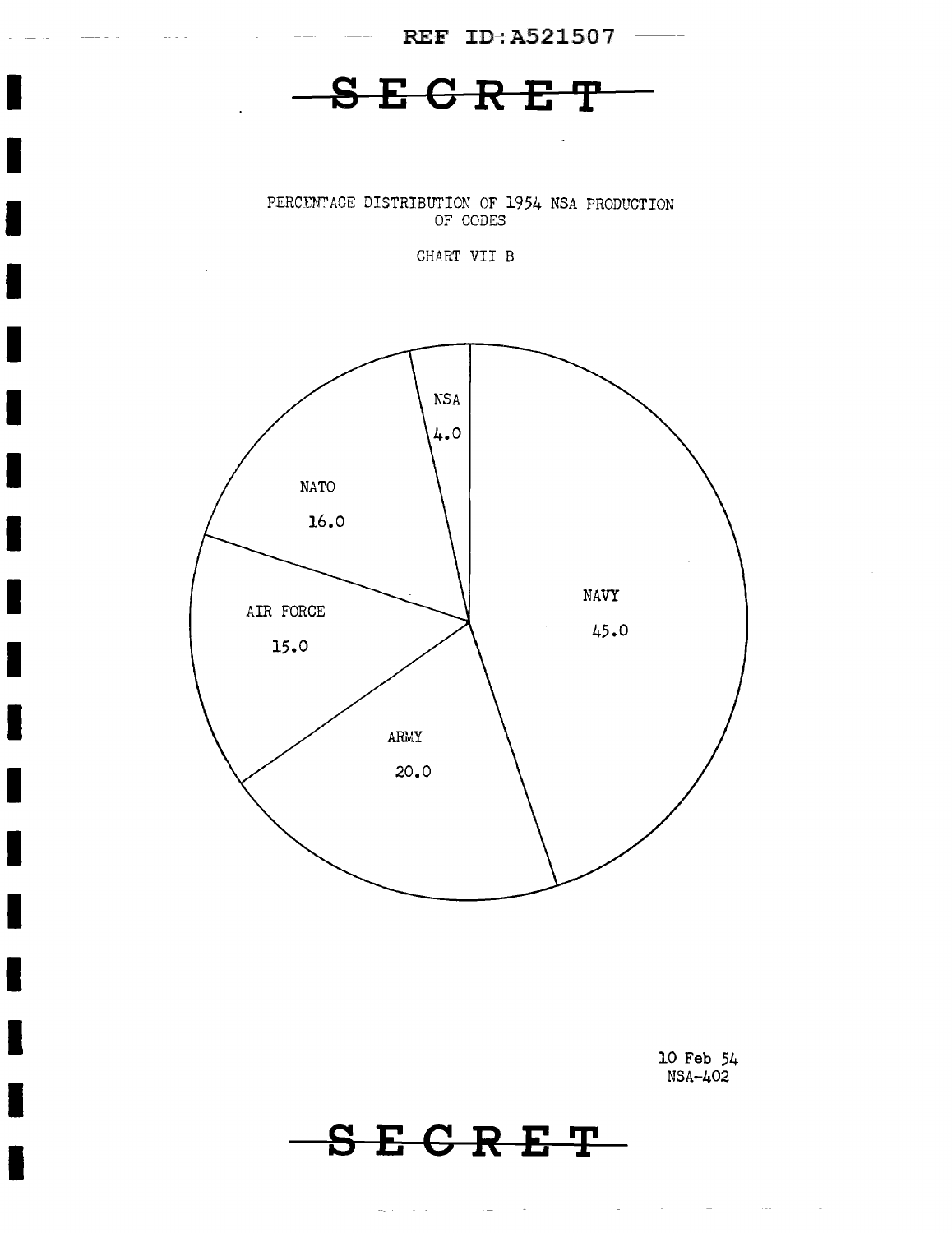I

I

I

I

I

I

I

I

I

I

I

I

I

I

I

I

I

I

**SECRET** 

ESTIMATED TOTAL REQUIREMENTS AND PLANNED NSA FRODUCTION OF GENERAL INSTRUCTIONAL DOCUMENTS (Expressed in Terms of 32 Fage Documents)

CHART VIII A



10 Feb 54 NSA-402

**S E G R E 'I'**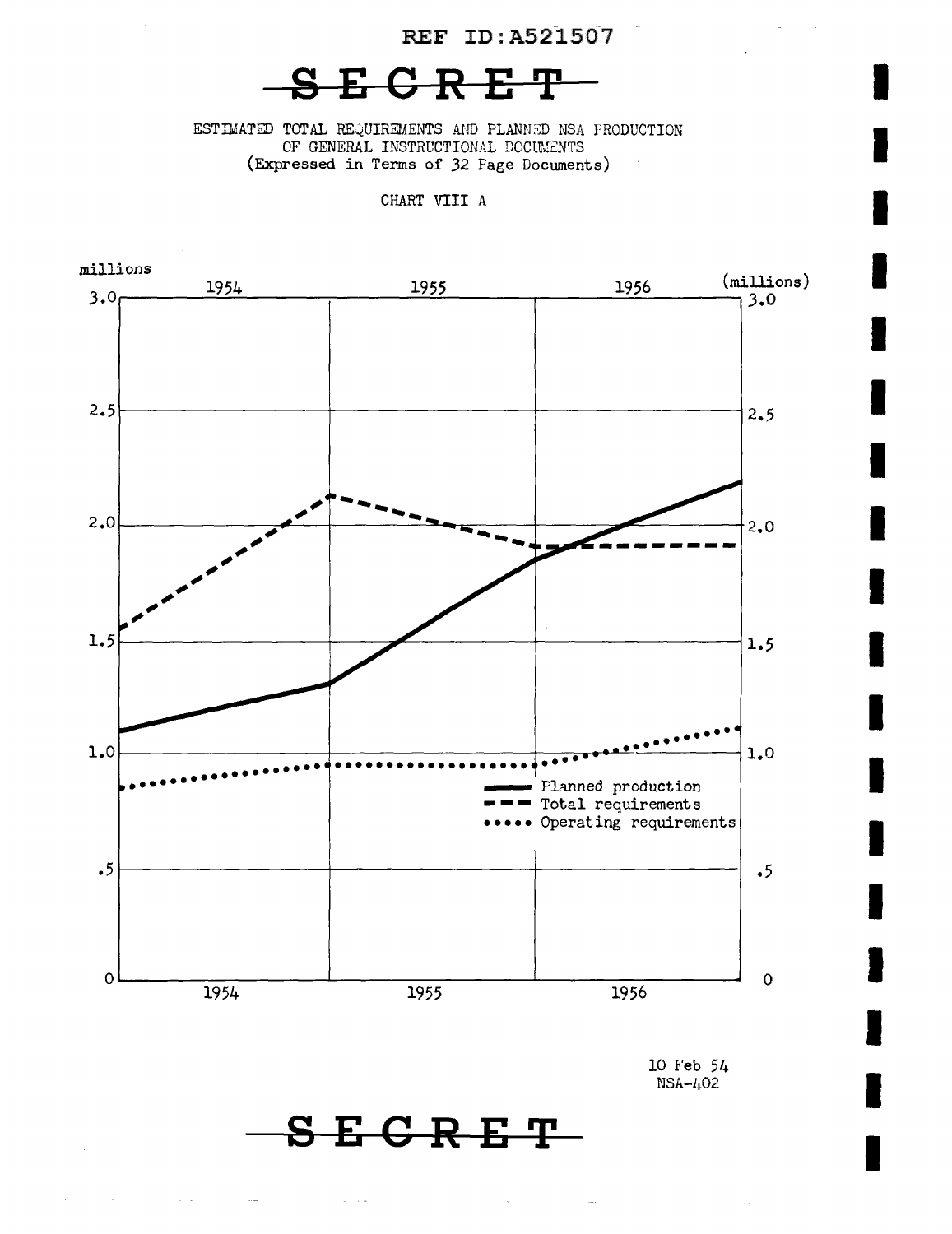**Service** State

**SECRET** 

 $\sim 10^{-1}$ 

 $\mathcal{L}_{\text{max}} = 0$ 

I

I

I

I

I

I

I

I

I

I

I

I

I

I

I

I

I

I

PERCENTAGE DISTRIBUTION OF 1954 NSA PRODUCTION OF GENERAL INSTRUCTIONAL DOCUMENTS

#### CHART VIII B



10 Feb 54 NSA-402

 $\mathcal{O}(10^{11}~\rm{M}_{\odot})$  and  $\mathcal{O}(10^{11}~\rm{M}_{\odot})$ 

 $\omega_{\rm{eff}}$ 

## **SEGRET**

 $\alpha$  and  $\alpha$  is the contribution of the contribution of the contribution of  $\alpha$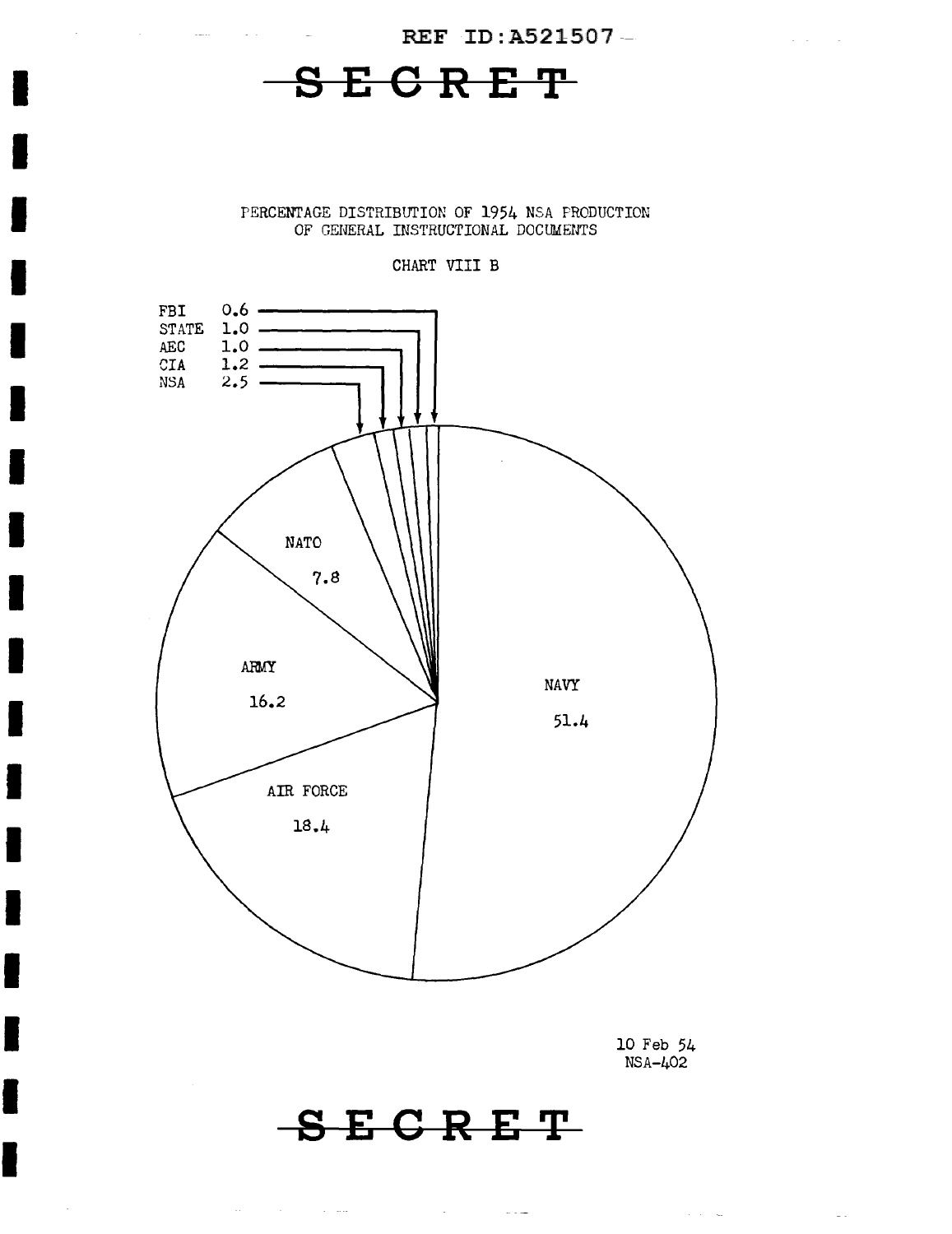## **SE6RET**

I

I

I

I

ESTIMATED TOTAL REQUIREMENTS AND PLANNED NSA PRODUCTION OF PRINTED MATERIALS (Expressed in Pages)



15 Feb 54 NSA-402

**SEGRET**